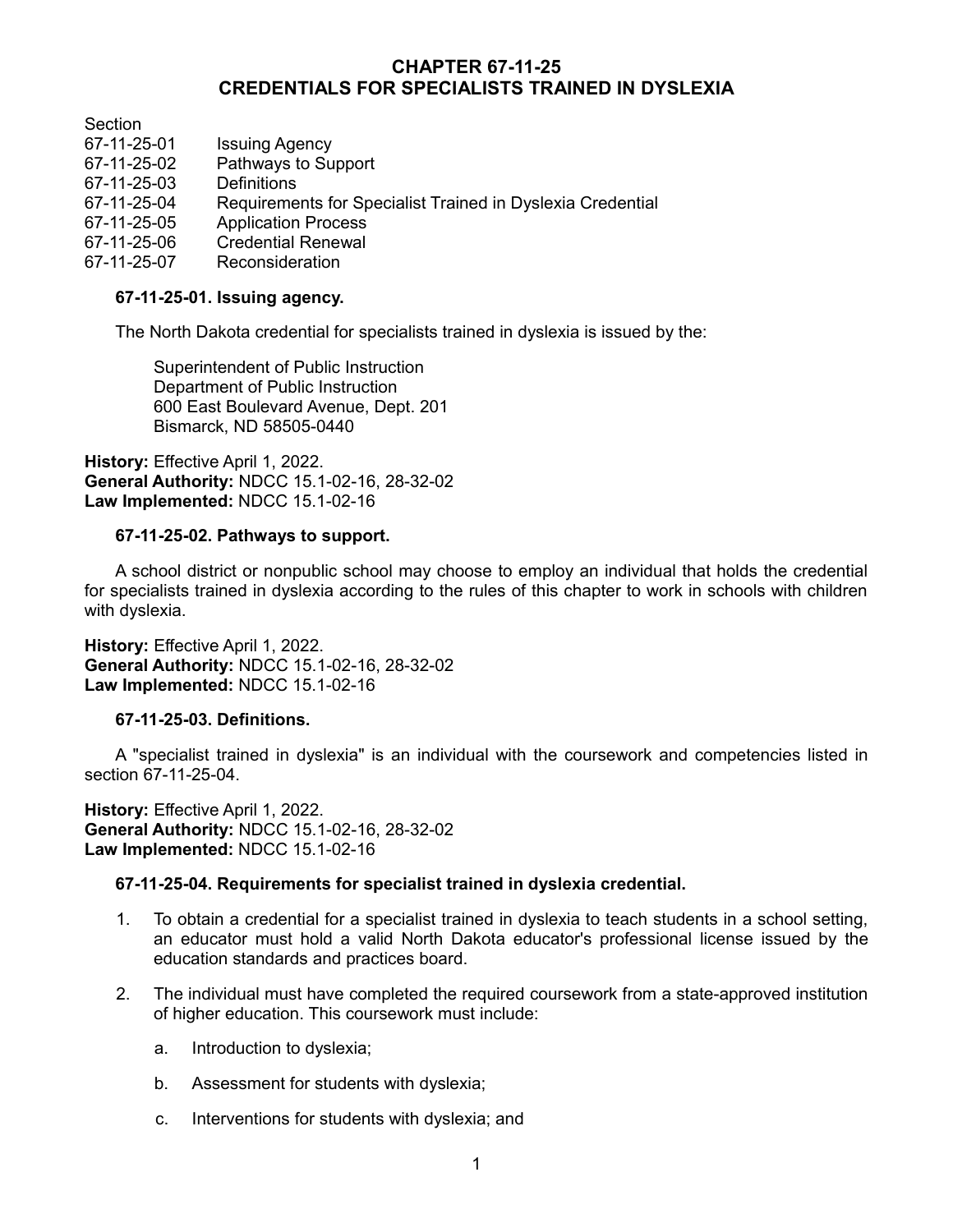- d. A minimum of three semester hours of practicum experience related to dyslexia assessment and interventions.
- 3. An individual is exempted from subsection 2 if the individual has completed certification approved by the international dyslexia association or the center for effective reading instruction. The certification must include a practicum experience of a minimum of three credits or forty-five clock-hours and be equivalent to that required in subsection 2.

**History:** Effective April 1, 2022. **General Authority:** NDCC 15.1-02-16, 28-32-02 **Law Implemented:** NDCC 15.1-02-16

### **67-11-25-05. Application process.**

The application process to obtain a credential under this chapter must consist of:

- 1. The completion of an online application; and
- 2. The submission of official transcripts and other documentation as needed.

**History:** Effective April 1, 2022. **General Authority:** NDCC 15.1-02-16, 28-32-02 **Law Implemented:** NDCC 15.1-02-16

### **67-11-25-06. Credential renewal.**

A credential issued under this chapter is valid only while the credentialed individual holds a valid North Dakota educator's professional license. An applicant for renewal of a credential issued under this chapter shall:

- 1. Renew the credential before the expiration of the applicant's license, or every five years if the applicant has a lifetime license or certification.
- 2. Complete continuing education requirements towards renewal of the credential as follows:
	- a. The applicant shall complete two semester hours of credit before the expiration date of the applicant's credential, unless the individual's license will expire as described in subdivision b or c.
	- b. An applicant who holds a two-year educator's professional license shall complete one semester hour of credit before the expiration date of the applicant's credential.
	- c. If the applicant's teaching license expires within twenty-four months of the issuance of a first-time credential issued under this chapter, then no additional credit hours are required.
	- d. Credits earned to fulfill the requirements of subdivisions a or b must be related to language-based reading disorders or dyslexia.

**History:** Effective April 1, 2022. **General Authority:** NDCC 15.1-02-16, 28-32-02 **Law Implemented:** NDCC 15.1-02-16

### **67-11-25-07. Reconsideration.**

If an application for a credential for specialists trained in dyslexia is denied, the applicant must be notified of the opportunity for reconsideration. Upon receipt of a written denial, the applicant may request a reconsideration of the denial. A request for reconsideration must be in writing and must be